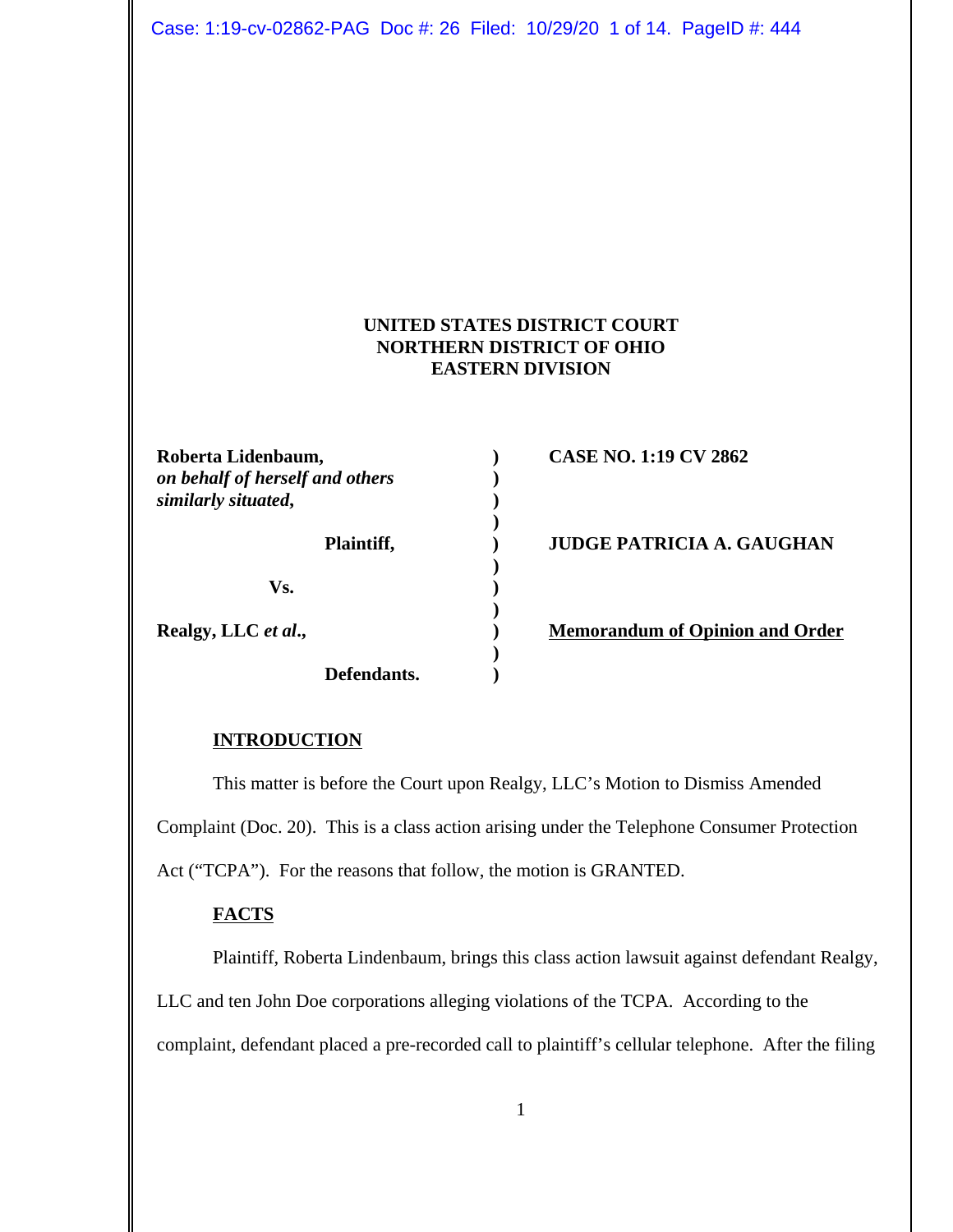of this lawsuit, defendant placed a second pre-recorded call, this time to plaintiff's landline. Plaintiff never provided express written consent to receive these calls. Plaintiff alleges that defendant violated 47 U.S.C. § 227.

During the pendency of this lawsuit, the Supreme Court decided *Barr v. American Association of Political Consultants, Inc.*, 140 S.Ct. 2335 (2020)("*AAPC*"). *AAPC* addressed the constitutionality of 47 U.S.C. § 227(b)(1)(A)(iii). This Court stayed this action until the Supreme Court issued *AAPC*. After its issuance, plaintiff filed a motion to lift the stay, which the Court granted. In *AAPC*, the Supreme Court held that 47 U.S.C. § 227(b)(1)(A)(iii) violated the Constitution, but that severance of part of the offending part of the statute cured the constitutional infirmity. Defendant now moves to dismiss the case for lack of subject matter jurisdiction on the basis that this Court lacks jurisdiction to preside over cases involving laws that are "unconstitutional and void." Plaintiff opposes the motion.

#### **STANDARD OF REVIEW**

When a court's subject matter jurisdiction is challenged under Rule 12(b)(1) of the Federal Rules of Civil Procedure, the party seeking to invoke jurisdiction bears the burden of proof. *McNutt v. General Motors Acceptance Corp.*, 298 U.S. 178, 189 (1936); *Rogers v. Stratton*, 798 F.2d 913, 915 (6th Cir. 1986). This burden is not onerous. *Musson Theatrical, Inc. v. Federal Express Corp.*, 89 F.3d 1244, 1248 (6th Cir. 1996). The party need only show that the complaint alleges a substantial claim under federal law. *Id*.

A  $12(b)(1)$  motion to dismiss may constitute either a facial attack or a factual attack. *United States v. Ritchie*, 15 F.3d 592, 598 (6th Cir. 1994). Facial attacks question the sufficiency of the jurisdictional allegations in the complaint. *Id*. Thus, those allegations must be taken as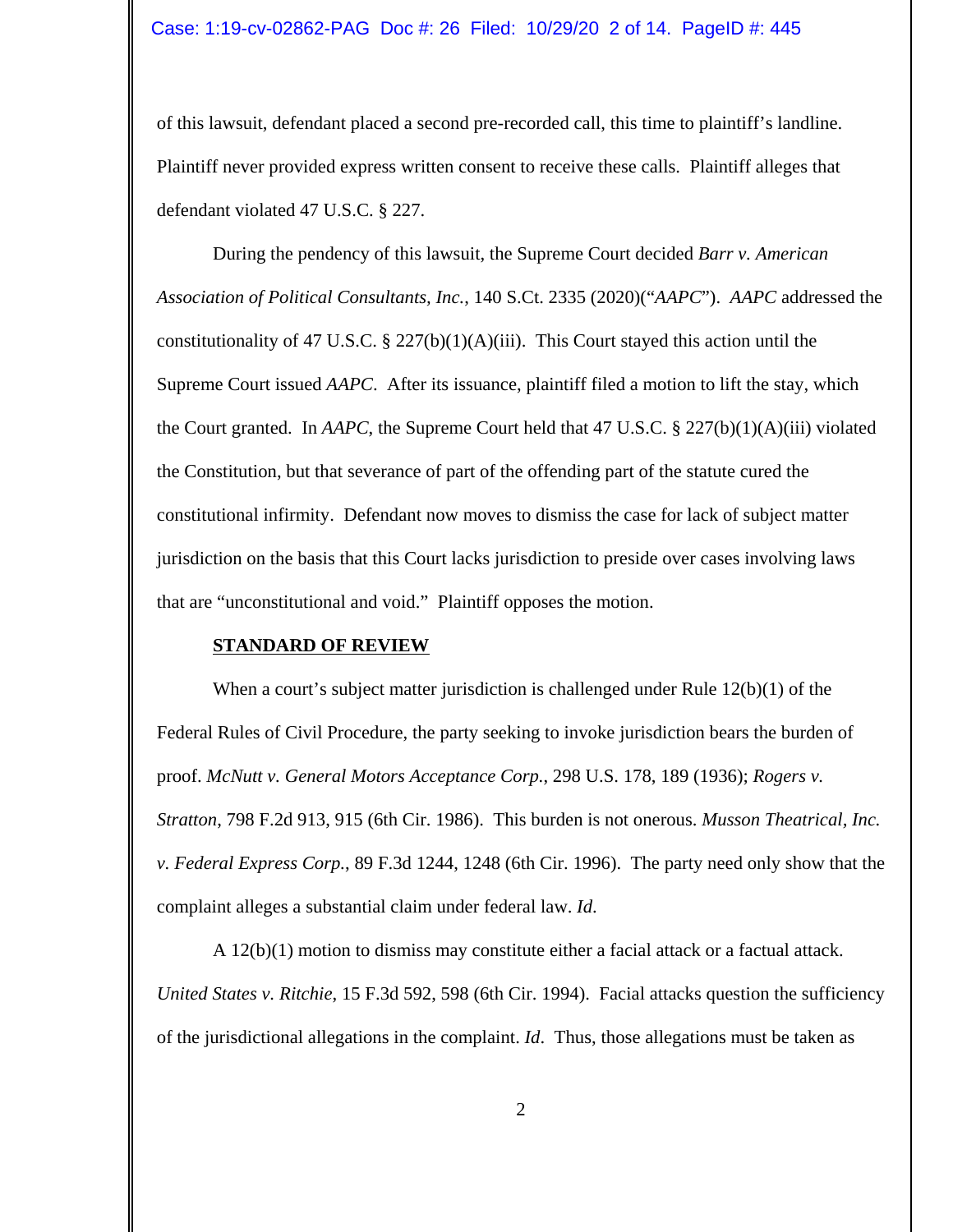true and construed in the light most favorable to the nonmoving party. *Id*. Factual attacks, however, challenge the actual fact of the court's jurisdiction. *Id*. In such cases, the truthfulness of the complaint is not presumed. *McGee v. East Ohio Gas Co.*, 111 F.2d 979, 982 (S.D. Ohio 2000) (citing *Ohio Nat'l Life Ins. Co. v. United States*, 922 F.2d 320 (6th Cir. 1990)). Instead, the Court may weigh any evidence properly before it. *Morrison v. Circuit City Stores, Inc.*, 70 F.Supp.2d 815, 819 (S.D. Ohio 1999) (citing *Ohio Nat'l*, 922 F.2d 320; *Rogers*, 798 F.2d 913).

When presented with a facial attack, the non-moving party "can survive the motion by showing any arguable basis in law for the claim made." *Musson Theatrical*, 89 F.3d at 1248. Thus, such a motion will be granted only if, taking as true all facts alleged in the complaint, the Court is without subject matter jurisdiction to hear the claim. *Matteson v. Ohio State University*, 2000 WL 1456988 \*3 (S.D. Ohio Sept. 27, 2000).

# **ANALYSIS**

In *AAPC*, the Court addressed the constitutionality of 47 U.S.C. § 227(b)(1)(A)(iii). That provision as originally enacted in 1991, "prohibited almost all robocalls to cell phones." *AAP*C, 140 S.Ct. at 2344. In 2015, Congress amended the provision, as follows:

(a) IN GENERAL– Section 227(b) of the Communications Act of 1934...is amended--

 $(1)$  in paragraph  $(1)$ --

(A) in subparagraph (A)(iii), by inserting 'unless such call is made solely to collect a debt owed to or guaranteed by the United States' after 'charged for the call.'

The effect of this "government-debt" exception is to allow government debt collectors to place robocalls.

The plaintiffs in *AAPC* consisted of various organizations that participate in the political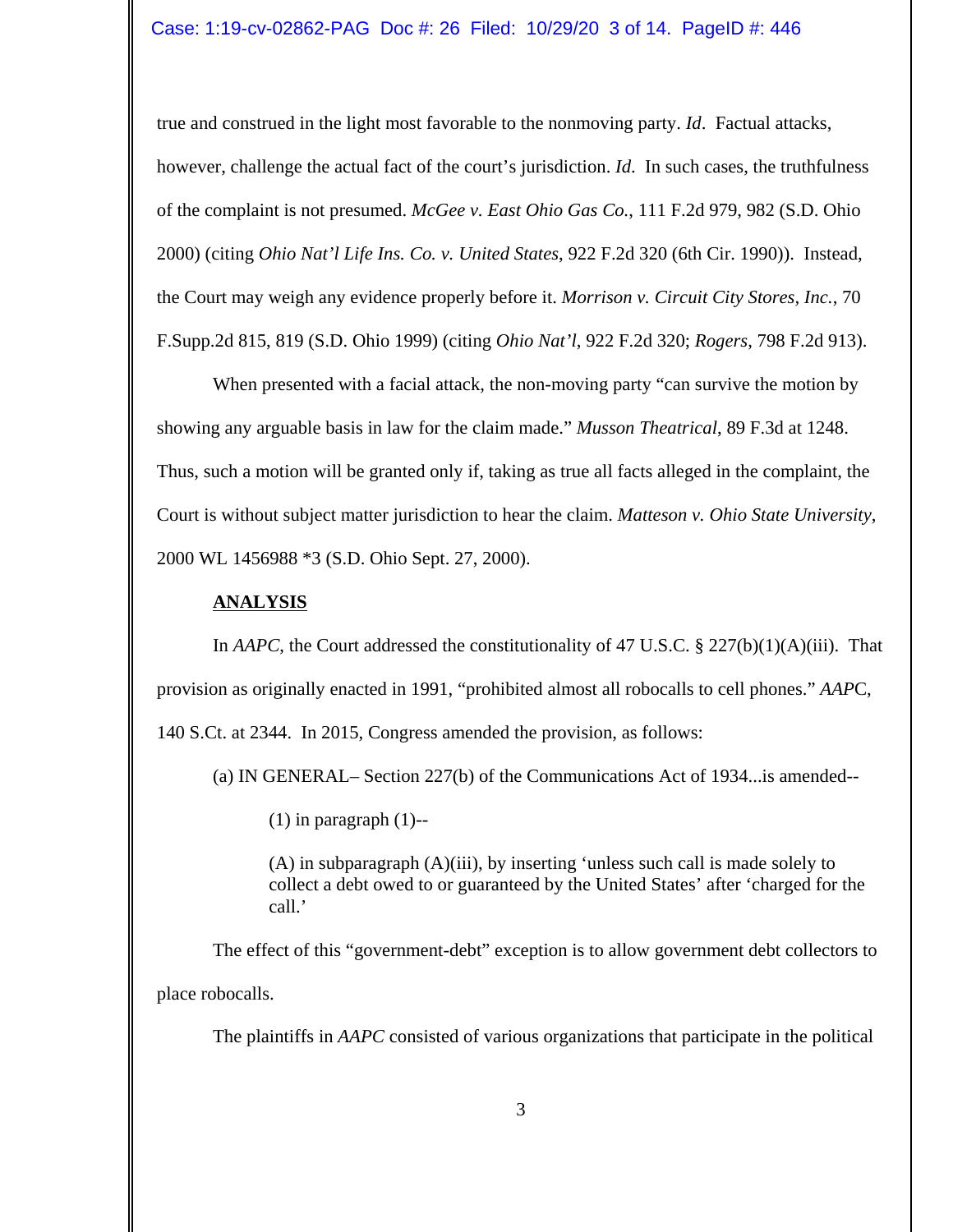system and desired to make robocalls in support of their political issues. Plaintiffs sought an injunction prohibiting enforcement of Section  $227(b)(1)(A)(iii)$  on the grounds that it is an unconstitutional content-based restriction that favors certain speech over other speech. The district court determined that the statute indeed contained a content-based restriction to which strict scrutiny must be applied. The district court went on to decide that the statute as written survived strict scrutiny. On appeal, the Fourth Circuit recognized that plaintiffs mounted a facial challenge and agreed with the district court that the provision as drafted is an unconstitutional content-based restriction requiring the application of strict scrutiny. The circuit court disagreed, however, that the government satisfied this exacting standard. The court conducted a severability analysis and determined that severance of the government-debt exception comported with congressional intent. Absent the government-debt exception, the remainder of the provision passes constitutional muster.

 The government appealed to the Supreme Court. In a deeply fractured plurality opinion, the Supreme Court determined that the provision containing the government-debt exception is a content-based restriction. Because at least five Justices agreed that the statute failed either strict or intermediate scrutiny, the Court upheld the judgment of the Fourth Circuit.

The Supreme Court next turned to severance. Although plaintiffs did not request severance, the Supreme Court nonetheless proceeded to analyze whether severance of the offending provision of the statute would be proper. Two Justices joined Justice Kavanaugh's plurality opinion, concluding that severance of the government-debt exception is proper. Four additional Justices concurred in the judgment. Justice Gorsuch dissented and Justice Thomas joined in the dissent on the basis that severance is not proper in the context of the case.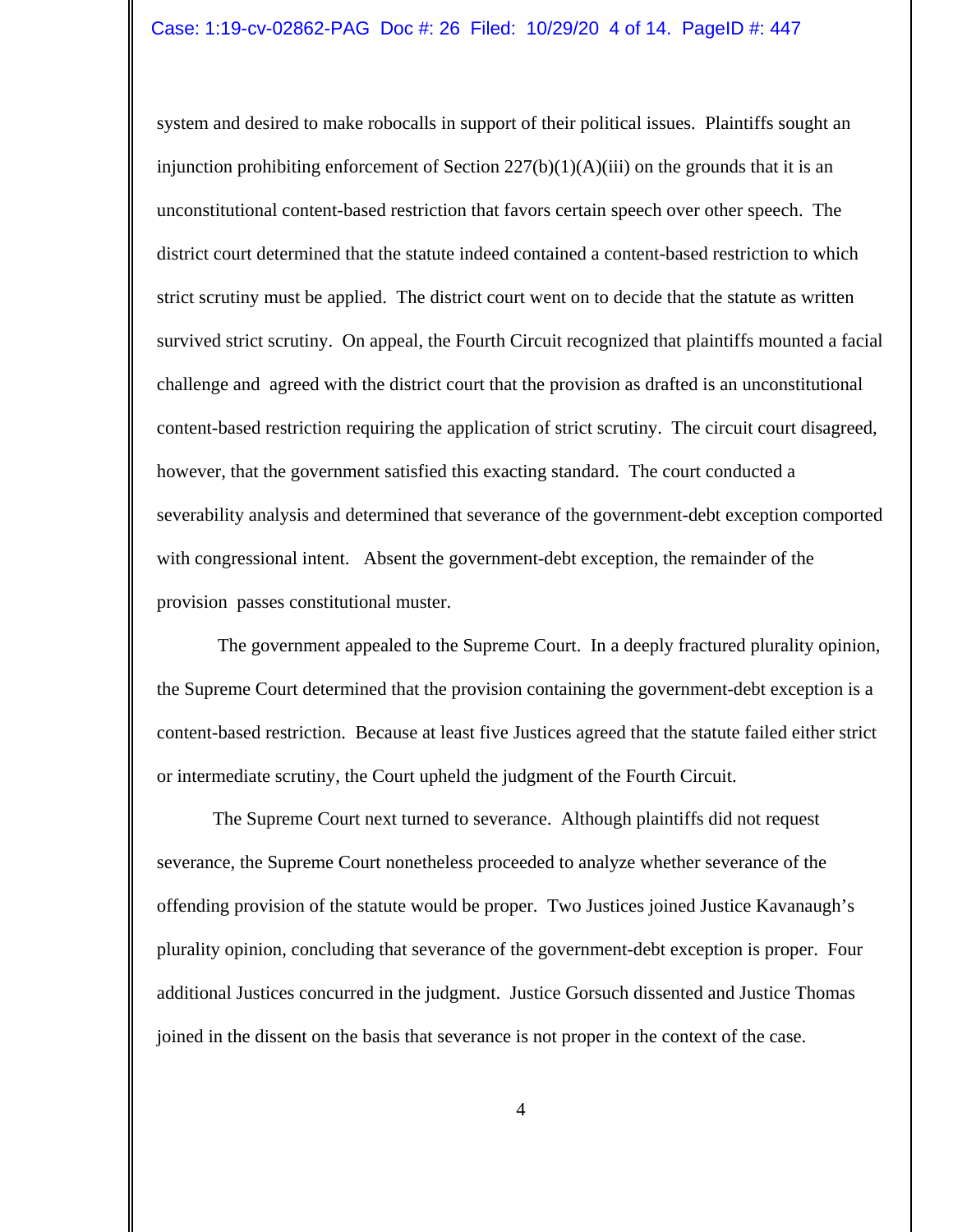Defendant argues that, although the Supreme Court severed the unconstitutional portion of the statute, severance can only be applied prospectively. According to defendant, the statute is enforceable for robocalls made from 1991-2015, *i.e.*, the time period prior to the enactment of the government-debt exception, as well as for calls made after the date of the final judgment in *AAPC*. But for robocalls made from 2015 through entry of final judgment in *AAPC*, the statute remains unconstitutional on its face and cannot be enforced against *any* robocaller, including defendant. It appears that defendant makes this argument only with respect to cases currently pending. Defendant concedes that the analysis is different for cases that proceeded through final judgment prior to the Supreme Court's pronouncement in *AAPC*.

Plaintiff disputes defendant's argument. According to plaintiff, language in the plurality opinion supports the conclusion that severance of the government-debt exception applies retroactively to all currently pending cases. Plaintiff argues that the entire point of severance is to invalidate only a portion of a statute, not invalidate a statute in its entirety–even if only for a period of time. Plaintiff further notes that *AAPC* relies on other Supreme Court cases establishing this proposition.

Upon review, the Court agrees with defendant that severance of the government-debt exception applies only prospectively. *AAPC* sets forth the general law regarding severance:

The Court's cases have instead developed a strong presumption in favor of severability. The Court presumes that an unconstitutional provision in a law is severable from the remainder of the law or statute. Generally speaking, when confronting a constitutional flaw in a statute, we try to limit the solution to the problem, severing any problematic portions while leaving the remainder intact.

*AAPC*, 140 S.Ct. at 2350 (internal citations and quotations omitted).

The Court's presumption of severability supplies a workable solution–one that allows courts to avoid judicial policymaking or *de facto* judicial legislation in determining just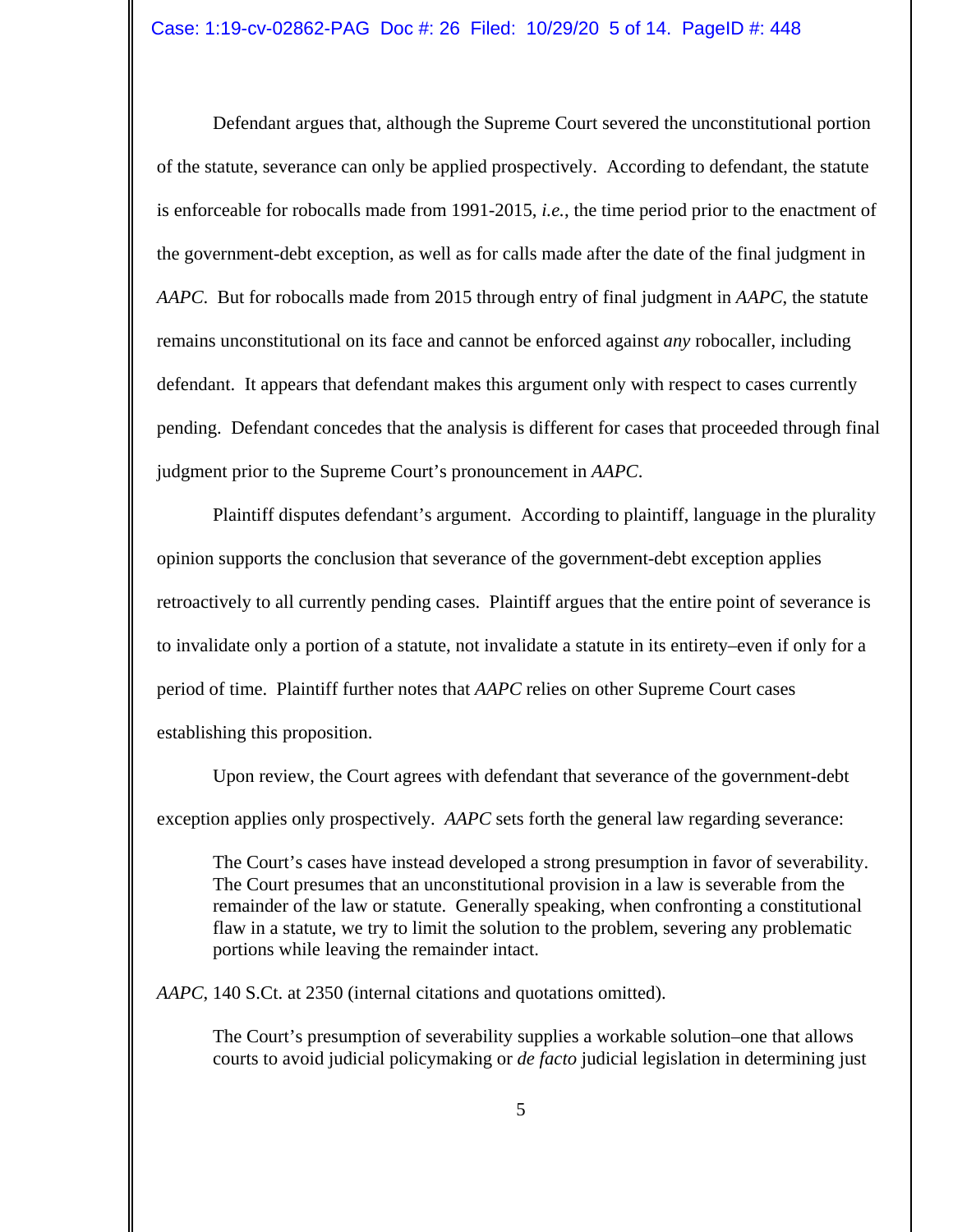how much of the remainder of a statute should be invalidated. The presumption also reflects the confined role of the Judiciary in our system of separated powers–stated otherwise, the presumption manifests the judiciary's respect for Congress's legislative role by keeping courts from unnecessarily disturbing a law apart from invalidating the provision that is unconstitutional.... Those and other considerations, taken together, have steered the Court to a presumption of severability. Applying the presumption, the Court invalidates and severs unconstitutional provisions from the remainder of the law rather than razing whole statutes of Acts of Congress.

*Id*. at 2351.

"Before severing a provision and leaving the remainder of the law intact, the Court must determine that the remainder of the statute is capable of functioning independently and thus would be fully operative as a law." *Id*. (Internal citations and quotations omitted). Because the statute is capable of functioning independently of the government-debt exception, the unconstitutional clause may be severed from the remainder of the provision.

The plurality opinion noted, however, that the case before it "is an equal-treatment case, and equal-treatment cases can sometimes pose complicated severability questions." *Id*. at 2354. In First Amendment equal treatment cases, "a court theoretically can cure the unequal treatment either by extending the benefits or burdens to the exempted class, or by nullifying the benefits or burdens for all." *Id*. The plurality opinion notes that:

To be sure, some equal-protection cases can raise complex questions about whether it is appropriate to extend benefits or burdens, rather than nullifying the benefits or burdens. For example, there can be due process, fair notice, or other independent constitutional barriers to extension of benefits or burdens. There also can be knotty questions about what is the exception and what is the rule. But here, we need not tackle all of the possible hypothetical applications of severability doctrine in equal treatment cases. The government-debt exception to the broad robocall restriction is a relatively narrow exception to the broad robocall restriction, and severing the government-debt exception does not raise any other constitutional problems.

*Id*. at 2354-55.

The parties in *AAPC* offered opposite solutions to the constitutionality problem facing the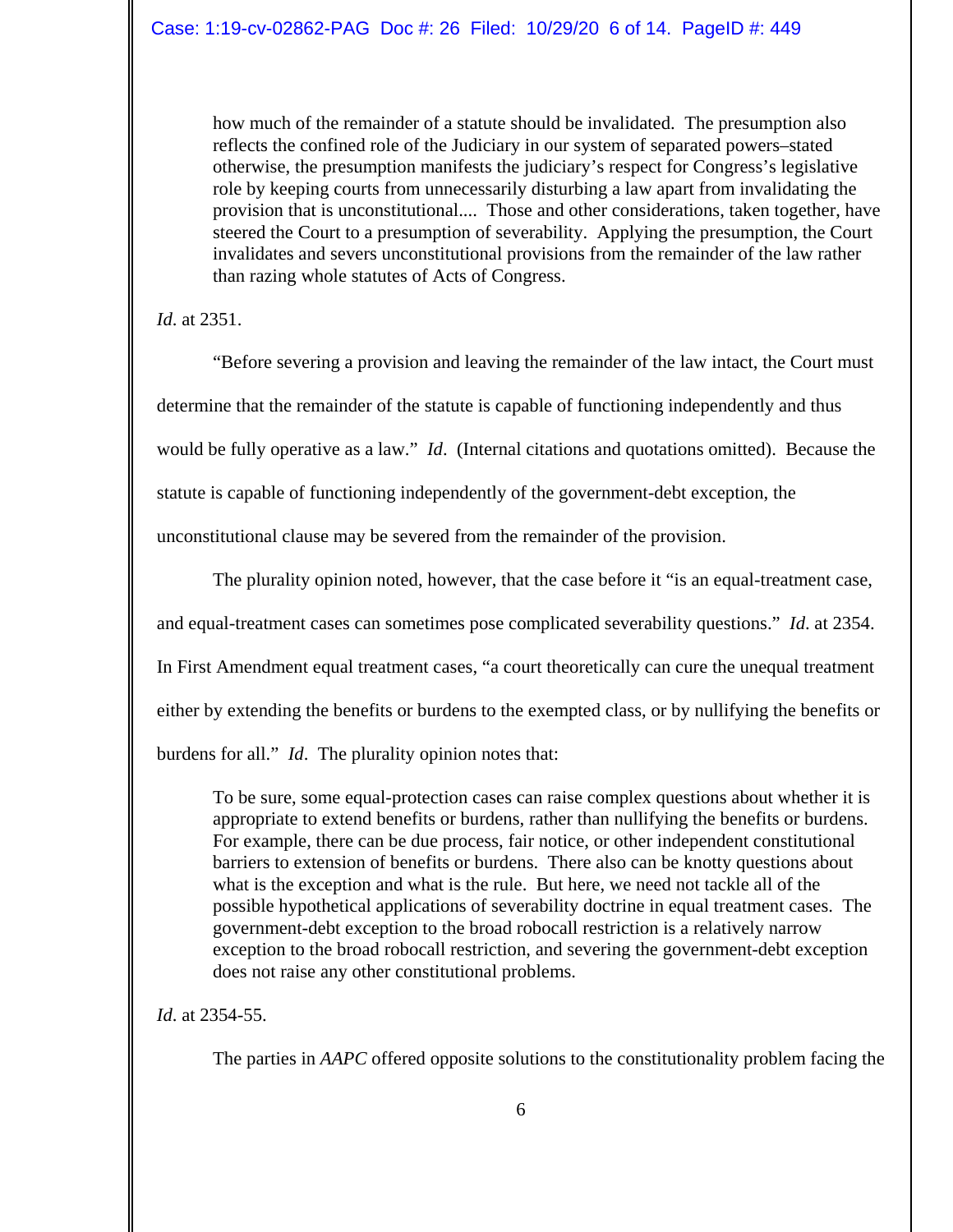Supreme Court. Plaintiff sought an injunction preventing enforcement of the provision, thereby allowing political speech. This would have cured any unequal treatment concern because it would have allowed essentially all speech. On the other hand, the government argued that severance of the government-debt exception cures the unequal treatment because, in essence, it prevents all speech thereby eliminating any content-based restriction. The Supreme Court took the uncommon (although not unprecedented) step of extending burdens rather benefits. It cured the unequal treatment concern by *preventing* parties from engaging in speech.

The Supreme Court did not directly address the effect of severance on currently pending cases. In other words, it is undisputed that prior to the amendment in 2015 and after the issuance of a final judgment in *AAPC*, defendant could not have made the robocalls at issue in this case. Severance of the government-debt exception restored the statute to its pre-amendment constitutional standing. But, according to defendant, at the time it allegedly made the robocalls, the statute was facially invalid and cannot be enforced. This issue was not before the Supreme Court. In a footnote, however, the plurality opinion provides:

As the government acknowledges, although our decision means the end of the government-debt exception, no one should be penalized or held liable for making robocalls to collect government debt after the effective date of the 2015 government-debt exception and before entry of final judgment by the District Court on remand in this case, or such other date that the lower courts determine is appropriate. On the other side of the ledger, our decision today does not negate liability of parties who made robocalls covered by the robocall restriction.

### *Id*. at n.12.

The dissent seemingly acknowledges that the plurality suggests that severance of the government-debt exception might apply retroactively to pending cases. The dissent first notes that plaintiffs did not seek severance of the exception and it was not "clear the plaintiffs would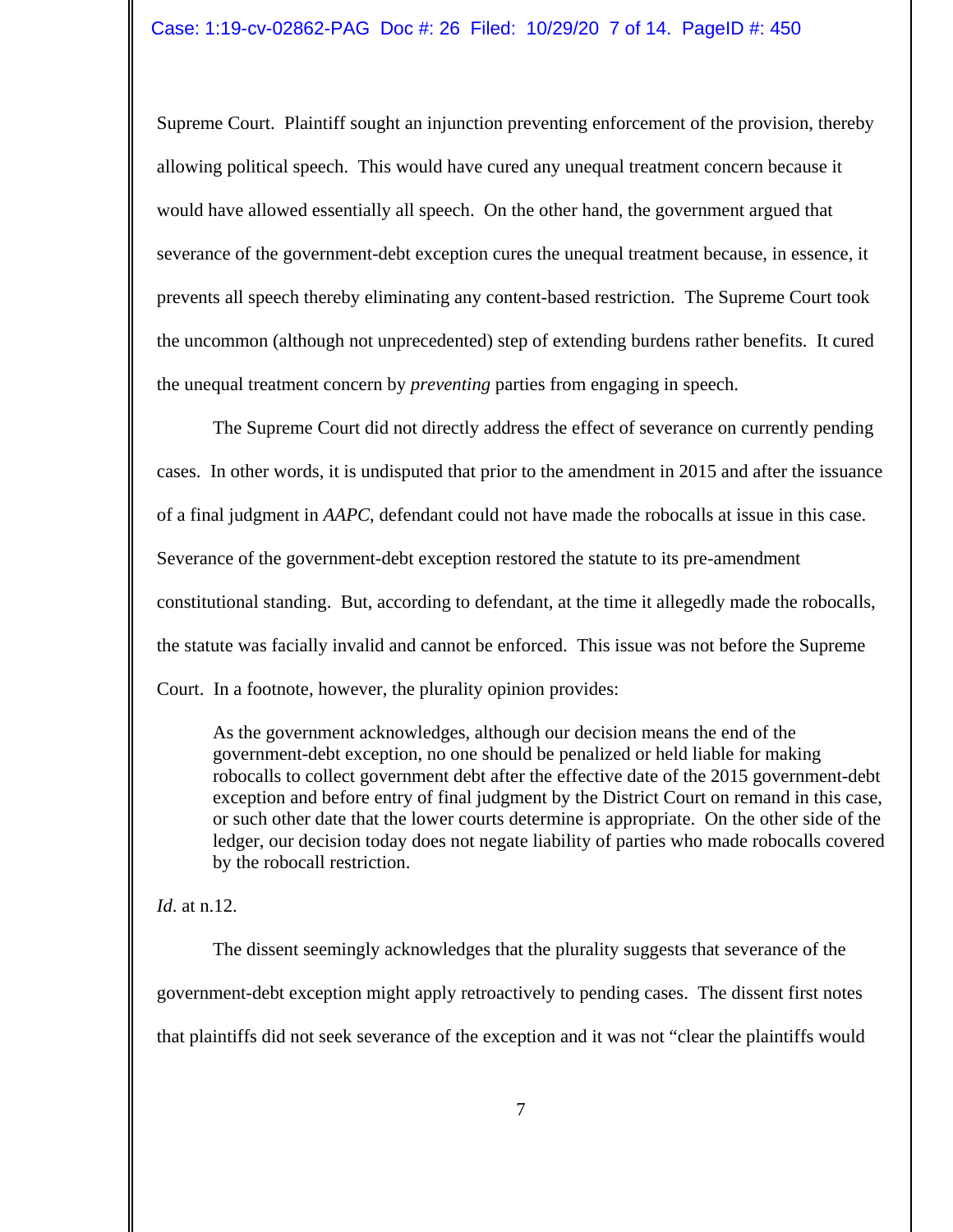even have standing to challenge the government-debt exception." *Id*. at 2366. Rather, plaintiffs sought the right to speak and obtained no relief in that regard. Moreover, "the analogy to equal protection doctrine" does not solve the problem. Rather "somehow, in the name of vindicating the First Amendment, our remedial course today leads to the unlikely result that not a single person will be allowed to speak more freely and, instead, more speech will be banned." *Id*. at 2366. The dissent then notes:

In an effort to mitigate at least some of these problems, the [plurality] opinion suggests that the ban on government-debt collection calls announced today might be applied only prospectively. But prospective decisionmaking has never been easy to square with judicial power. And a holding that shields only government-debt collection callers from past liability under an admittedly unconstitutional law would wind up endorsing the very

same kind of content discrimination we say we are seeking to eliminate.

*Id*.

The Court agrees with defendant that *AAPC* did not address whether severance of the government-debt exception applies retroactively to cases currently pending. In addition, footnote 12 is contained in a pluarity opinion endorsed by only three Justices. Therefore, the Court finds that footnote 12 constitutes non-binding *obitur dictum*. Although non-binding, this Court always strives to give serious consideration of, and persuasive effect to, *obitur dictum* set forth in Supreme Court Opinions. That said, this Court agrees with the characterization of footnote 12 set forth in the recent decision *Creasy v. Charter Communications, Inc.*, 2020 WL 5761117 (E.D. La. Sept. 28, 2020). *Creasy* characterized footnote 12 as "passing Supreme Court *dicta* of no precedential force."

Absent footnote 12, the Court finds little, if any, support for the conclusion that severance of the government-debt exception should be applied retroactively so as to erase the existence of the exception. Although not addressed by the parties, the Court first turns to the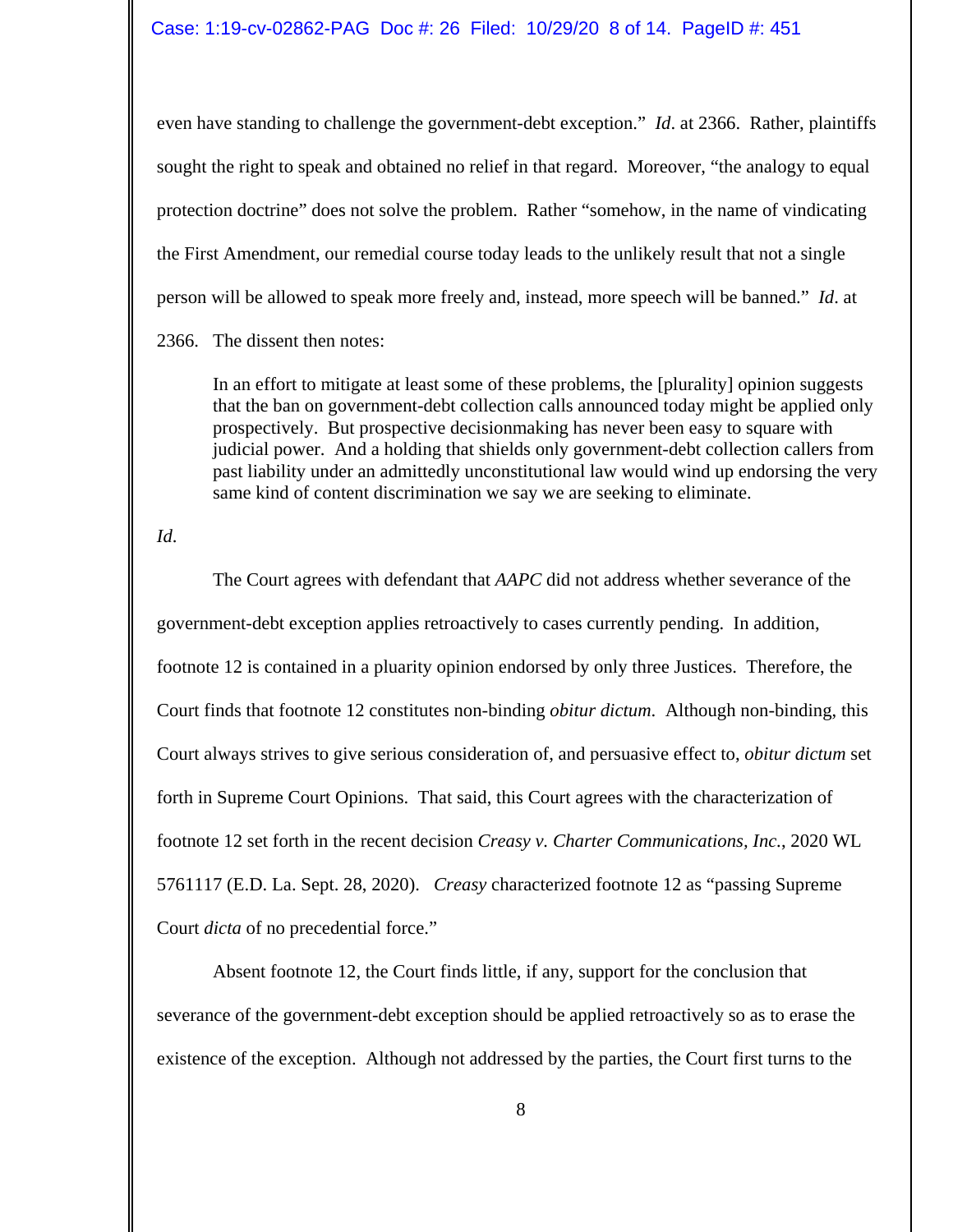Supreme Court's pronouncement in *Harper v. Virginia Dept. of Taxation*, 509 U.S. 86 (1993). *Harper* addressed whether a Supreme Court decision holding certain taxes unconstitutional should be applied to cases pending before the decision issued. *Harper* held:

When this Court applies a new rule of federal law to the parties before it, that rule is the controlling interpretation of federal law and must be given full retroactive effect in all cases still open on direct review and as to all events, regardless of whether such events predate or postdate our announcement of the rule. This rule extends *Griffith*'s ban against selective application of new rules.... Our approach to retroactivity heeds the admonition that the Court has no more constitutional authority in civil cases than criminal cases to disregard current law or to treat similarly situated litigants differently.

*Harper*, 509 U.S. at 97.

Although the rule in *Harper* is well-settled, a recent concurring opinion concluded that the rule does not apply when a court severs an unconstitutional provision of a statute. In *Arthrex, Inc. v. Smith & Nephew, Inc.*, 953 F.3d 760 (Fed. Cir. 2019), the Federal Circuit addressed a request for rehearing *en banc*. The court previously ruled that a statute directed at the appointment of administrative patent judges violated the Constitution's Appointments Clause. *Arthrex, Inc., v. Smith & Nephew, Inc.*, 941 F.3d 1320 (Fed. Cir. 2019). The court severed the provision directed at the removal of the administrative patent judges, thereby rendering the statute constitutional. *Id*. The court then remanded the case for a new administrative hearing. *Id*.

In an opinion concurring in the denial of the request for rehearing, three judges addressed the retroactivity of severance:

[The] dissent urges that to be consistent with *Harper*, retroactive application of *Arthrex* and its remedy is necessary. But that contention misreads *Harper*.... While the principle of retroactive application requires that we afford the same remedy afforded the party before the court to all others still in the appellate pipeline, judicial severance is not a 'remedy;' it is a forward-looking judicial fix.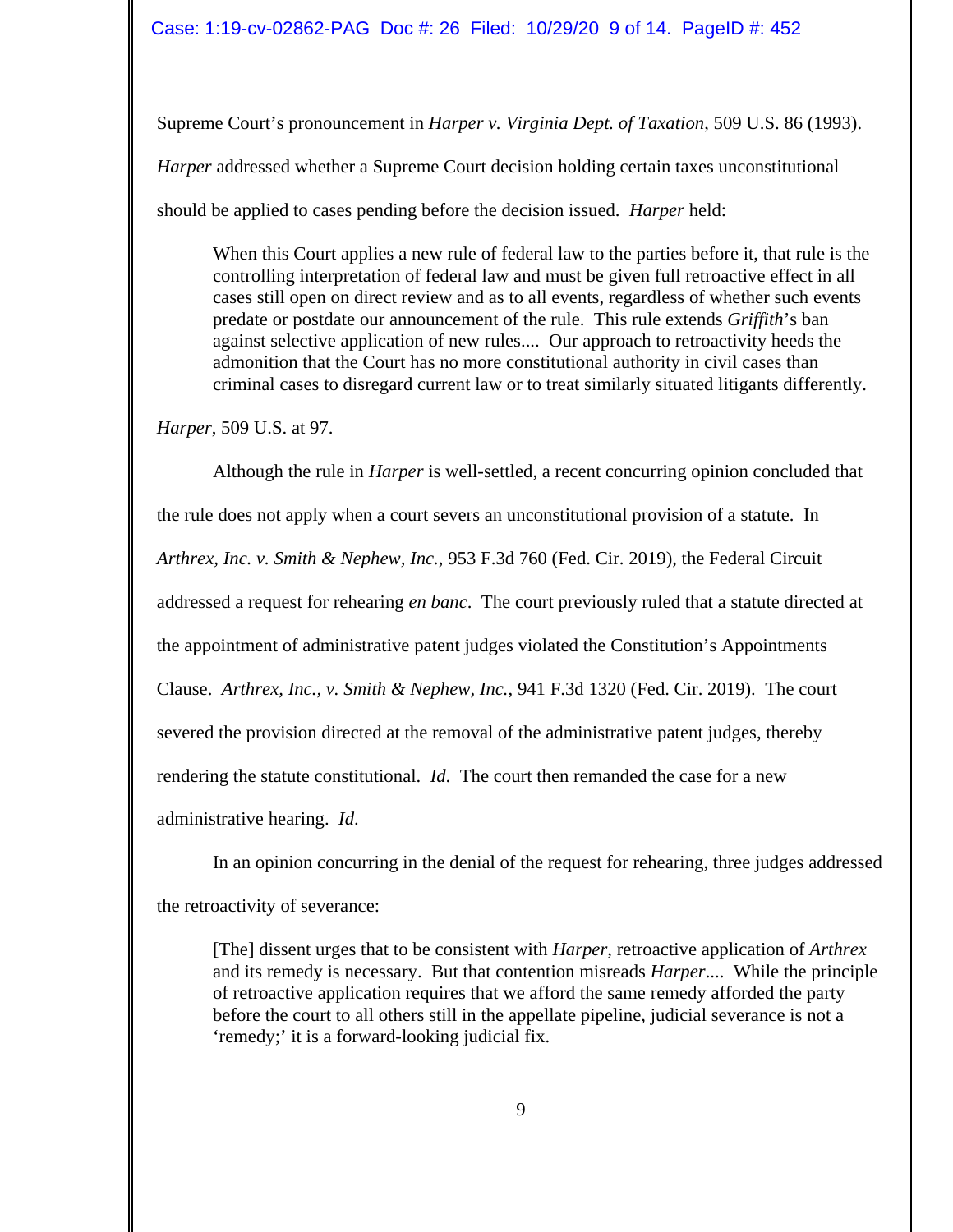*Anthrax, Inc.,* 941 F.3d at 766-67 (concurring opinion)

*Arthrex* noted that *Harper* requires that a court not "give prospective-only effect to our rulings, both as to the merits and as to the precise remedy." *Id*. at 767. Because the harm in *Arthrex* consisted of the adjudication of patent rights under an unconstitutional scheme, severance provided no remedy to plaintiff. Rather, "[o]ur decision that the statute can be rendered constitutional by severance does not remedy any past harm– it only avoids continuing harm in the future. It is only meaningful prospectively, once severance has occurred." *Id*.

The same holds true here. The plaintiffs in *AAPC* sought the right to speak going forward on the grounds that the statute, as written, is an unconstitutional content-based restriction. The Supreme Court denied that relief, but offered a remedy in the form of eliminating the content-based restriction. But, in our case, severance of the content-based restriction does not offer a "remedy" to correct *past* harm. Here, defendants do not seek the right to speak, having already done so. They seek the right to be free from punishment for speaking during a time when an unconstitutional content-based restriction existed. A forward-looking fix offers no remedy for this past wrong. Accordingly, because severance offers no remedy to defendants, the rule in *Harper* does not control. Rather, the Court agrees with the analysis in *Arthrex,* which relies on the Supreme Court's decision in *Seila Law LLC v. Consumer Financial Protection Bureau*, 140 S.Ct. 2183 (2020)(severing provision that would render agency decisions unconstitutional, but remanding the case to address whether the government's argument that the "civil investigation demand" was validly ratified)<sup>1</sup>.

<sup>&</sup>lt;sup>1</sup> The statute at issue in *Seila Law* violated Article II's separation of powers mandate because the head of the agency could be removed by the President only under certain limited circumstances. The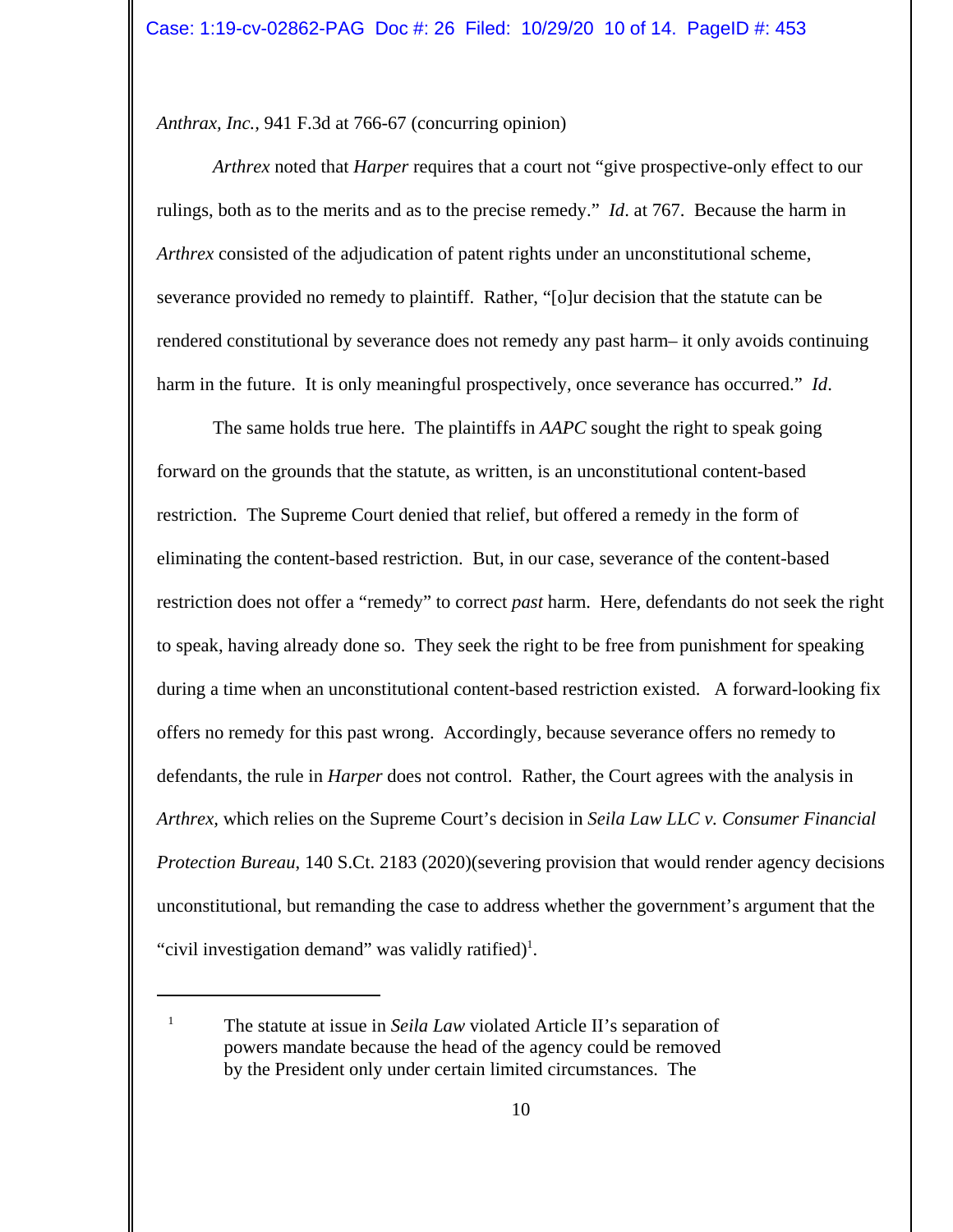Plaintiff relies heavily on *Eberle v. People of the State of Michigan*, 232 U.S. 700 (1914) in support of the general proposition that unconstitutional amendments are void. In *Eberle*, the state legislature enacted a state law prohibiting the sale of alcohol if the voters voted in favor of prohibition. Subsequently, the legislature amended the statute to allow the sale of wine and cider under certain circumstances. Thereafter, the state filed criminal charges against defendants for selling beer in violation of the statute. The state court held that amendments to an otherwise valid statute are void if a later created exception causes equal treatment concerns. Defendants appealed to the Supreme Court, which upheld the convictions on the grounds that,

The original [statute] had been held to be constitutional, and prohibited, without discrimination, the manufacture of all liquors. That valid act the defendants violated, and their conviction cannot be set aside on the ground that some or all of the electors voted to make the law operative in Jackson county under the supposition that, as wine could be manufactured, the equal protection clause of the Constitution would make it likewise lawful to manufacture beer and other liquors.

*Eberle*, 232 U.S. at 706.

The Court finds *Eberle* distinguishable from the instant case. As an initial matter, the state supreme court– not the Supreme Court– determined that the original statute was constitutional and that the subsequent amendment was "void." The principal issue before the Supreme Court was whether voter irregularity existed since voters may not have enacted the law in the first place had they known that the amendment violated equal protection. The Supreme Court held that it was for the state court to decide whether the nature of the provision voided the

Supreme Court severed the removal protection and concluded that "the agency may therefore continue to operate, but its Director...must be removable by the President at will." If severance applied retroactively, there would be no need for the past acts to be ratified.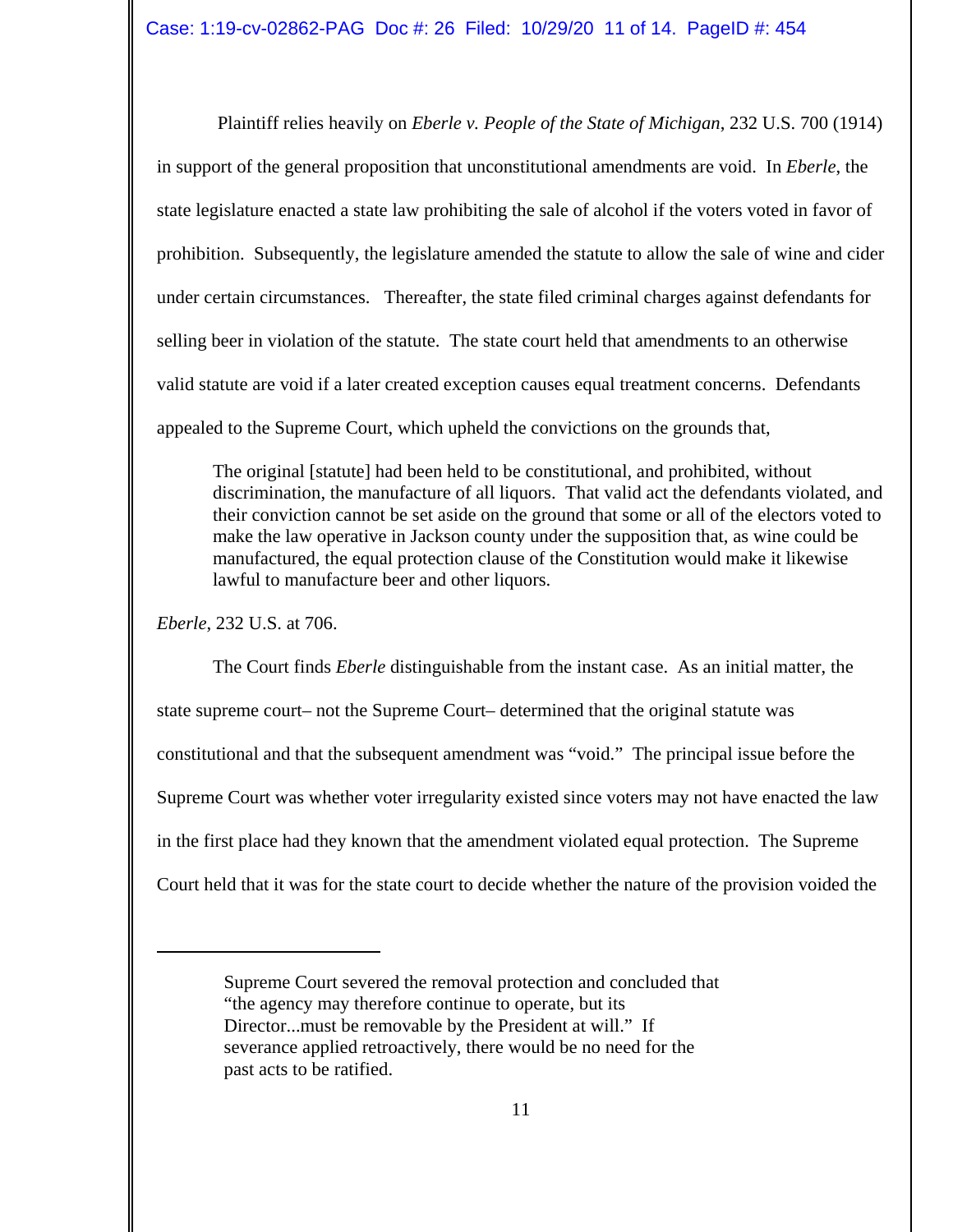election.

Plaintiff notes that *AAPC* cited *Eberle* favorably. But, the *AAPC* plurality contained no discussion regarding *Eberle* and its effect on the retroactivity of severed statutes. Rather, it cited *Eberle* and other cases from early last century to support the concept that severance of the government-debt exception does not affect the validity of the remainder of the statute. Although the plurality mentions that an unconstitutional statutory amendment is a "nullity" and "void," and therefore has "no effect on the original statute," it does not follow that the result is that the amendment never existed in the first place. The plurality could not have intended as such. Although *dicta*, the plurality noted in footnote 12 that "no one should be penalized or held liable for making robocalls to collect government debt after the effective date of the 2015 governmentdebt exception and before the entry of final judgment [in this case]...." This statement would make no sense if the term "void" meant "void *ab initio*," because, in essence, footnote 12 indicates the statute *as amended* should be enforced with respect to government-debt collector robocalls made during this period.

Presumably, the plurality was rightly concerned with due process issues that would arise if courts treated the amendment as void *ab initio*. But, if the statute is not considered void *ab initio*, it contains an unconstitutional content-based restriction that improperly favors some speech over other speech. And, to treat it as void *ab initio* only as to certain parties would likely raise its own set of equal treatment concerns– the very concern raised by the *AAPC* dissent. The fact remains that at the time the robocalls at issue in this lawsuit were made, the statute could not be enforced as written. And, a later amendment to a statute cannot be retroactively applied. *See, Grayned v. City of Rockford*, 408 U.S. 104, at n.2 (Supreme Court considers the facial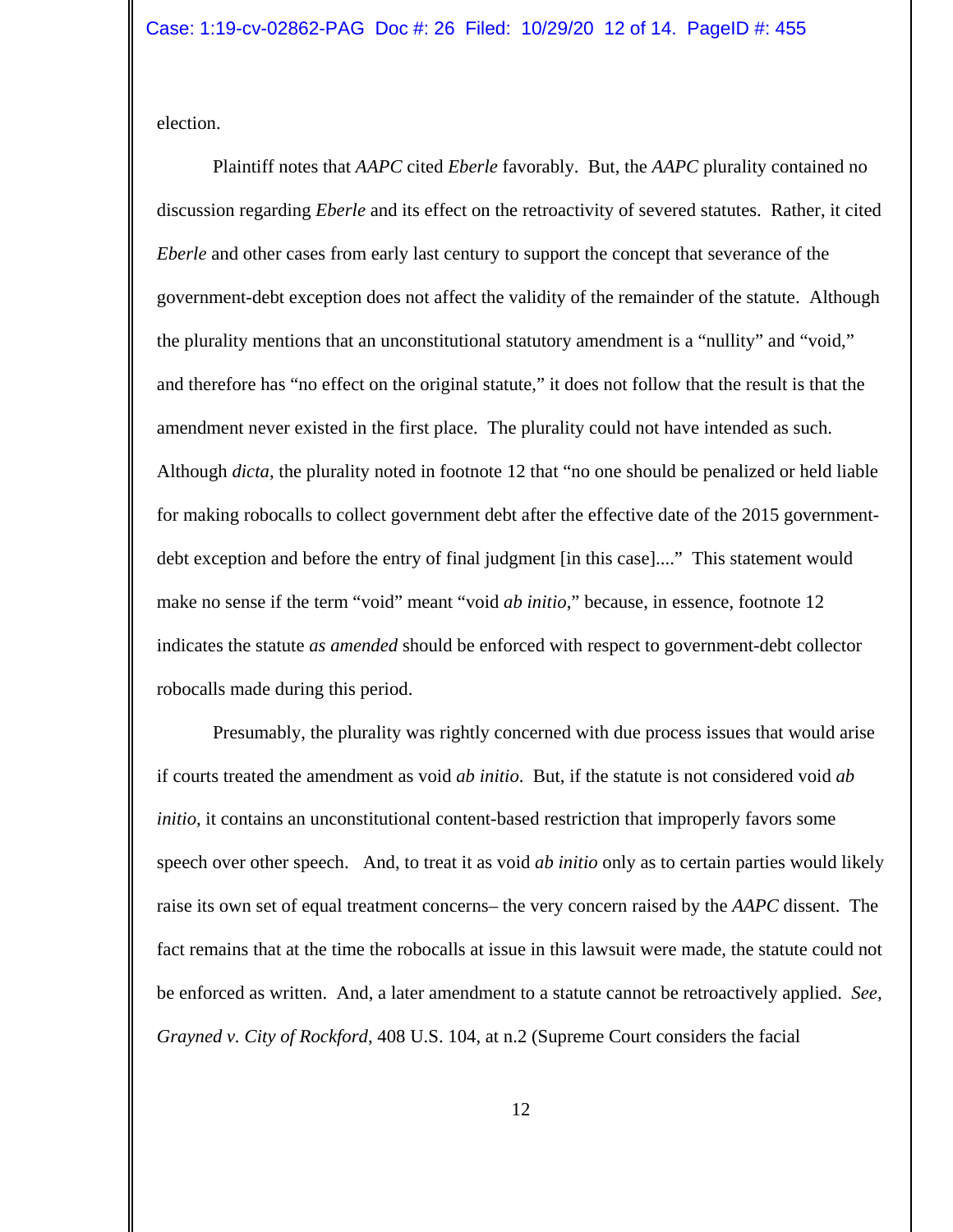constitutionality of the statute in effect when the speech was undertaken, not statute as amended). It would be an odd result to say the least if the judiciary could accomplish by severance that which Congress could not accomplish by way of amendment.

Defendant points that *Eberle* is different because the exception severed in *Eberle* was contained in a separate statutory provision, whereas here, the exception and the "exception to the exception" are contained within the same statutory provision. Although the Court is not convinced that the *location* of the unconstitutional provision or clause matters much, the Court agrees with defendant that the provision at issue is unlike provisions severed in other cases. Here, the original statute contained a valid time, place, and manner restriction, *i.e.*, it limited all robocall speech. *Creasy v. Charter Communications, Inc.*, 2020 WL 5761117 at \* 2 (noting that the Supreme Court observed that pre-2015, the TCPA provision constituted a valid time-place-manner restriction on speech). The insertion of the government-debt exception transformed this valid time, place, and manner restriction into an unconstitutional content-based restriction. This is unlike cases in which Congress adds an exception, the entirety of which results solely in unequal treatment, to an otherwise valid statute. Although the plurality opinion characterizes the case as involving "equal treatment," the fact remains that at the time defendants engaged in the speech at issue, defendant was subject to an unconstitutional content-based restriction.<sup>2</sup> The Court cannot wave a magic wand and make that constitutional violation

<sup>&</sup>lt;sup>2</sup> This is important because the majority of Justices agreed that the government-debt exception is a content-based restriction. And, as the Fourth Circuit noted, this case involves a facial, as opposed to an as-applied, challenge. *American Association of Political Consultants, Inc. v. Federal Communications Commission*, 23 F.3d 159, 164 (4th Cir. 2019)(noting that the case presents a facial challenge). Thus, it is not relevant that defendants here did not